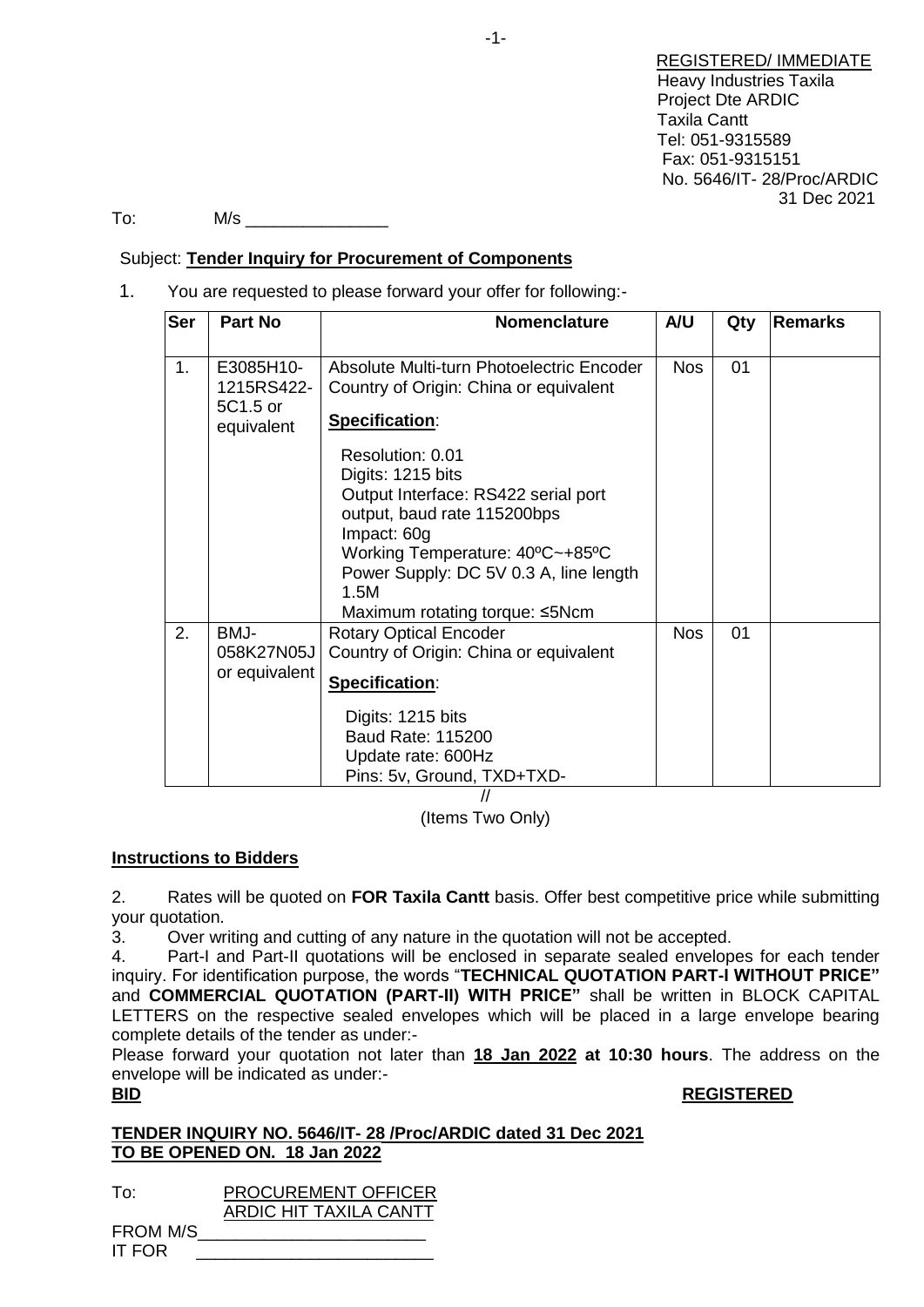5. **Delivery of Tender:** The tender/bid will be enclosed in a sealed envelope which will be invariably marked with "Bid against Tender Inquiry No. **5646/IT- 28/Proc/ARDIC dated 31 Dec 2021**" and complete address. The tender if brought by hand, will be handed over to security staff on duty at

**ARDIC Gate for placing the same in bid box (available at the ARDIC Gate**). The bid will not be brought by hand by any firm while visiting the office of Proc officer (ARDIC). Moreover if required endorsements are found missing, the bid will be liable for rejection.

6. The bid must be dropped in the bid box, latest by 1030 hours on **18 Jan 2022**, at ARDIC Gate. **The bid will be opened same day at 1100 hours** in the presence of the available representative of the firms in ARDIC HIT Taxila Cantt. **No bid will be entertained / considered after 1030 hours,** on the aforementioned date.

7. All papers must be signed and stamped and items not quoted / quoted must be mentioned clearly.

8. All clauses/terms mentioned in this inquiry will be considered accepted by the bidding firms, even if no reference to them is given in the respective offers.

9. **Postal order for Rs. 200/- (Rupees Two Hundred) as a tender fee, in favor of MD (ARDIC)** HIT Taxila Cantt, will invariably be enclosed with the technical offer, failing which the bid will be ignored.

10. Firms are instructed NOT to send Telex and Fax bids. Such bids/offers would not be accepted.

11. Please confirm receipt of the tender inquiry immediately and also intimate your participation or otherwise in this tender inquiry. In case any firm does not wish to bid, then it should return the tender inquiry documents at the earliest.

12. HIT reserves its right to cancel the bidding process with reason but without any obligation to justify such a reason.

13. The store is required to be delivered at Store Sec ARDIC, Taxila Cantt within 30 days from the date of signing of the contract.

14. The offered price quoted must be firm, final and inclusive of all taxes, packing, handling charges etc and delivery at HIT Taxila Cantt.

15. **Offers must remain open valid for 120 days** from the date of opening of the tender.

16. The store will be packed in standard grade, worthy of transportation by the means adopted.

17. This inquiry may not be taken as an indication of subsequent supply order and does not in any way commit HIT to purchase the items offered.

18. Warranty period will be one year from the date of issuance of CRV of the stores.

19. In case of failure to supply the stores within the stipulated periods, liquidated damages at the rate of 2% but not less than 1% of amount involved per month and maximum value not more than 10% of contracted store value or a part there-of will be levied.

# 20. **Payment Terms**

a. Payments will be made either by CMA (DP), Rawalpindi or CMA (HIT) Taxila Cantt, through cheques against pre-receipted bills (duly affixed with revenue

stamps) alongwith professional tax certificates (attested photocopies) of the suppliers after delivery and acceptance of stores.

b. Partial payments against partial deliveries will not be allowed.

c. The payment to the registered person is linked with active taxpayer status of

the Suppliers as per FBR data base. If any registered supplier is not on active Taxpayer list, his payment will be stopped till he / she files his / her mandatory returns and appears on ATL of FBR.

21. HIT reserves the right to increase / decrease the quantity of items, placed on the tender without any reference to the firm.

22. The supplier shall furnish a 5% performance bank guarantee within one month from the date of signing of the contract from scheduled bank in Pakistan against the total value of contract

excluding taxes/duties. This bank guarantee must remain valid 12 x months after the stores are put in operation.

Performance Bank Guarantee will be released on the completion of warranty period, in case the firm fails to provide a/m performance bank guarantee within the stipulated time period, the contract will be cancelled and bid security will be encashed. Moreover, the contract shall than be awarded to next best evaluated bidder.

23. **All Firms participating in the tender will deposit 5% bid security of total quoted value in the shape of CDR / bank guarantee addressing to MD ARDIC Heavy Industries Taxila. The bid security will be provided by the firms in commercial envelope and clear mentioning of the**